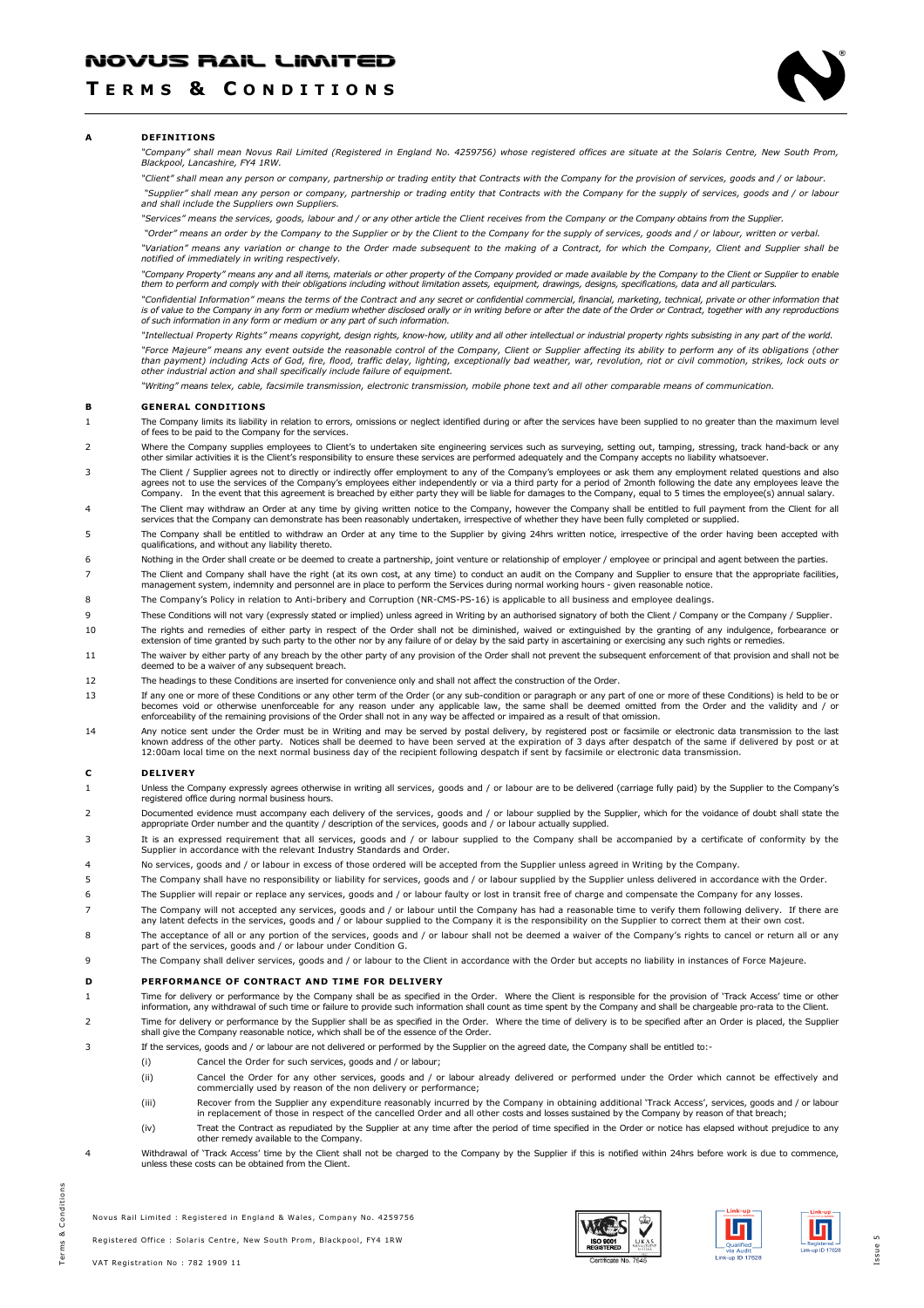# T E R M S & C O N D I T I O N S



### E TITLE AND RISK

- 1 Title to and property in all goods or the product of any services shall pass to the Company on delivery without prejudice to right of rejection / non-affirmation which the Company may have under these Conditions or by law.
- 2 If the Company pays for the services, goods and / or labour prior to delivery or performance, title shall pass to the Company once payment has been made and the Goods have been appropriated to the Order.
- Unless otherwise agreed in Writing, the Supplier shall bear the risk of loss, destruction or damage to any goods or the product of any services until in the case of goods<br>the goods are delivered and until in the case of se

#### F PRICE AND PAYMENT TERMS

- 1 The prices stated in the Order are fixed and not subject to alteration by the Supplier. Unless otherwise agreed in Writing, prices are inclusive of packaging, packing, labour, shipping, insurance, carriage charges and delivery charges to the address specified in the Order and also inclusive of value added tax and other applicable taxes,<br>duties or levies of any kind whatsoever and any oth
- 2 The Company shall be entitled to any discount for prompt payment, bulk purchase or volume of purchase customarily granted by the Supplier.
- 3 The Supplier shall only be entitled to invoice the Company on or at any time after delivery of the services, goods and / or labour and each invoice shall quote the Company's Order number, full details of services, goods and / or labour actually supplied or performed and the date despatched or performed. The Company shall<br>pay all properly submitted invoices of the Supplier within 30d
- The prices stated in the Order are variable by the Company in the event that the Client requests variation of the services, goods and / or labour required to complete the<br>Order, requests less or additional work, amendment
- 5 If the Supplier is in breach of any such obligation at the date for payment the Company shall be entitled to withhold payment in whole or in part until such breach has been remedied by the Supplier provided that no payment of, or on account of, the price shall constitute any admission by the Company as to the performance by the<br>Supplier of its obligations under the Order or acceptance or withholding by the Company shall entitle the Supplier to withhold payment of any monies due to the Company whether under the Order or under any other agreement.
- 6 The Client shall make payment of an invoice within 30 days of issue by the Company, without deduction or set off, unless otherwise agreed in Writing by the Company.
- 7 Where the Client calls down smaller quantities than the Order, economies of scale may not be achieved and price reductions may either not be achieved or may not reflect the percentage change in services, goods and / or labour.
- 8 The Supplier shall invoice the Company for actual hours worked only, allowing discount or deduction from any quotation or estimate where such hours were not actually worked, irrespective of the Supplier's minimum provisions for shifts at night or during the weekend.

## G WARRANTY

- 1 The Supplier warrants that the services, goods and / or labour:-
	- (i) Are of satisfactory quality and fit for their intended purpose (whether such purpose is implied or expressly stated in Industry Standards or the Order);
	- (ii) Will be free from defects in materials or workmanship;
	- (iii) Will conform to quality, quantity and description with any samples provided by the Supplier, Industry Standards or the Order;
	- (iv) Will conform to all applicable laws, regulations, British or European standards, Industry Standards, the Order and all other requirements;
	- (v) Does not infringe the Intellectual Property Rights of any third party;
	- (vi) Will be properly labelled, packaged, branded, tagged, marked and described in accordance with the Order or Industry Standard and will be properly packed and secured in such a manner as to reach their destination undamaged and in good condition;
	- (vii) Will be performed with all due skill, care and attention by suitably qualified trained and competent personnel.
- 2 The Supplier warrants that they shall maintain all necessary Link Up and NCCA sponsorship arrangements throughout the duration of the Order.
- 3 Where there is any breach of the Supplier's warranty in Condition G.1 (i) to (vii) above, then the Company shall be entitled at its sole discretion to:-
	- (i) Reject the services, goods and / or labour in whole or in part and require the Supplier to repay in full the price of the services, goods and / or labour paid by the Company;
		- (ii) Require the Supplier at its sole cost to replace or repair the services, goods and / or labour so that they conform to Industry Standards, Specification or<br>the Order within a reasonable time and to delay payment until
	- (iii) Carry out, at the Supplier expense, whatever is necessary for the services, goods and / or labour to conform to Industry Standards, Specification or the Order and to delay payment until the requirements have been fulfilled.
- Any services, goods and / or labour rejected or awaiting replacement, repair, reinstatement or re-performance shall be at the Suppliers risk from the time of receipt by<br>the Supplier of notice from of the Company's rejectio
- 5 Any services, goods and / or labour rejected shall be collected by the Supplier at the Suppliers own costs within 7days of the date of receipt of notification of reiection. In the event that the Supplier fails to collect any rejected services, goods and / or labour within such a period the Company shall be at liberty to return the same to the<br>Supplier at the Suppliers expense and this shall incl
- Any money paid by the Company to the Supplier in respect of any rejected services, goods and / or labour not replaced or re-executed by the Supplier shall be paid<br>by the Supplier to the Company within 7days of the date of the money still to be paid by the Company to the Supplier in relation to such services, goods and / or labour. The Supplier agrees to pay and reimburse to the Company all associated reasonably incurred expenses as a result of rejected services, goods and / or labour.
- 7 The Company shall have the right to assign the benefit of the warranty in this agreement to any third party.

#### H INDEMNITY

The Supplier shall keep the Company indemnified in full and on demand against all liability, loss, proceedings, demands, damages, costs and expenses (including without<br>limitation legal and other professional advisers fees) events listed below:-

- i) Any claims for infringement of any Intellectual Property Rights of any third party by reason of the use or purchase by the Company of the services, goods<br>and / or labour (save to the extent the same have been supplied i losses, damages and expenses which the Company may suffer or incur as a result (directly or indirectly) of any claims for any such infringement; and
- (ii) Any royalties being payable to any third party in respect of the services, goods and / or labour or their use by the Company; and
- (iii) Any breach of the Supplier warranty in Condition G above or any other warranty whether express or implied by statute or otherwise; and
- (iv) Any other breach of the Order by the Supplier, its employees, agents or sub-suppliers (including any failure to comply with any provision as to time) or any defect in the services, goods and / or labour for which the Supplier is responsible; and
- (v) Any liability incurred under the Consumer Protection Act 1987 in respect of the services or goods and any recall of any services or goods already sold by the Company to its Client; and
- (vi) Any actions, proceedings, claims and demands by any person, persons or corporation in respect of any damage to property or injury to or death of persons<br>arising out of or in connection with the execution of the Order contained shall render the Supplier liable for any damage to property or injury to or death of any person which arises by reason of the negligence of the Company its employees or agents; and
- (vii) Arising from the use or operation of any of the Company's Property whilst it is in the Supplier possession or control; and
- (viii) Any loss or damage to any of the Company's Property whilst it is in the Supplier possession or control.
- 2 The Supplier shall provide all facilities, assistance and advice required by the Company or its insurers for the purpose of contesting or dealing with any action, claim or matter arising out of the Suppliers performance, or purported performance of, or failure to perform, the Order.





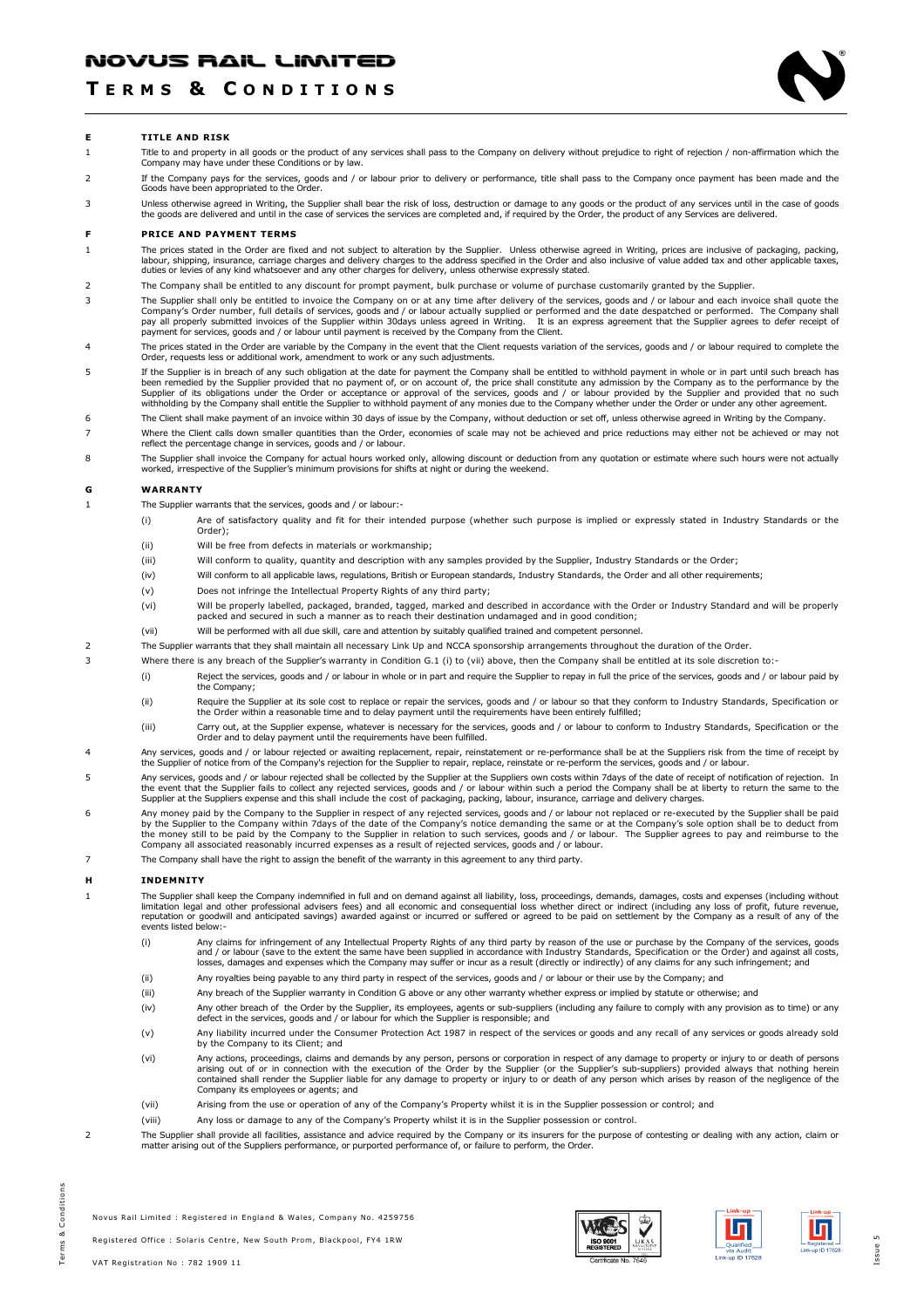# T E R M S & C O N D I T I O N S



### I INSURANCE

1 The Supplier shall maintain in force with a reputable insurer such insurance policies (including public and employers liability and professional indemnity) with such levels of cover and against such risks as are appropriate and adequate having regard to its obligations and liabilities under the Order and the Supplier shall provide the<br>Company with evidence of such insurance policies when they

## 2 For professional services the Supplier shall maintain at least £10m professional indemnity cover.

### J WORK ON SITE

- 1 The Supplier undertakes that in performing the Order it (and its sub-suppliers) and their respective employees and agents will:-
	- (i) Commit no act or omission which will render the Company liable as occupier to any person either at common law or by virtue of any statute in respect of any injury, loss or damage that person may sustain; and
		- ii) Observe and comply with all relevant legislation including the Health & Safety at Work Act 1974, Industry Standards, Infrastructure Controller)<br>requirements, Specification, Order, management system requirements of the reasonable instructions or guidelines issued from time to time by any of the aforesaid; and
	- (iii) Maintain all necessary Link Up / NCCA sponsorship arrangements throughout the duration of the Order.
- 2 If the Supplier and / or any of its employees or agents do not comply with Condition J 1 (i) to (iii) above, the Company shall be entitled to request the Supplier and its employees or agents to immediately postpone the Order until the situation is rectified.

### K HEALTH, SAFETY AND HAZARDOUS MATERIALS

- 1 The attention of the Supplier is drawn to the provisions of the Health and Safety at Work etc Act, 1974 as amended. The Supplier shall make available such information and revisions thereof as are appropriate relating to the services, goods and / or labour supplied under this Order as are in its possession to ensure that as far as is reasonably practicable the same are safe and without risks to health for use at work at all times.
- 2 The Supplier shall notify the Company of the identity of any materials contained in the services and / or goods supplied which are hazardous or injurious to the health or physical safety of persons (notwithstanding that such hazard or injury may only occur as a result of mishandling or misuse of such) and the effects of<br>such on persons and the physical manifestations resulting fro with all applicable regulations.
- The Supplier shall provide the Company with such warning labels or instructional material as may be appropriate to warn persons who may come into contact with the<br>hazardous materials referred to in Condition K.2 of the haz directives or regulations issued from time to time by the Health and Safety Executive or other such body.

## L INTELLECTUAL PROPERTY RIGHTS

- The Company shall retain ownership of the Intellectual Property Rights in the Company's Property and nothing in the Order shall be deemed to give the Client or Supplier<br>any right, title or interest whatsoever in the Intell
- 2 In consideration of the Company entering into the Order, the Supplier irrevocably and unconditionally assigns to the Company:-
	- (i) By present assignment of future copyright effective immediately upon the works coming into existence the entire copyright; and
	- (ii) All other Intellectual Property Rights; and
	- (iii) In any services, goods and / or labour specially commissioned by the Company shall have the sole right to seek appropriate registration and other protection of such Intellectual Property Rights and the Supplier agrees that the part of the price paid under the order which relates to this assignment shall be the sum of £1 exclusive of value added tax.
- 3 The Supplier shall at the Company's request (and notwithstanding any termination of the Order) sign and execute and procure the signature and execution of all such documents and do all such acts as the Company may reasonably require to vest the legal title in the Intellectual Property Rights in any services and / or goods specially<br>commissioned by the Company or supplied to the Compa
- 4 The Supplier irrevocably undertakes that it will not assert and waives (and shall procure that its employees, agents and sub-suppliers shall not assert and waives) as against the Company or any third party any moral rights in or relating to the Intellectual Property Rights in any services and / or goods specially commissioned by the<br>Company or supplied to the Company's Specification and
- 5 The Company reserves the right to reproduce any services and / or goods and copyright in any such reproduction will remain with the Company.

#### M PUBLICITY OR CONFIDENTIALITY

- The Client and Supplier shall keep and procure to be kept secret and confidential all Confidential Information and shall not use nor disclose the Confidential Information<br>save as envisaged in the Order or with the written responsible to the Company in respect of any disclosure or use or misuse of the Confidential Information by a person to whom disclosure is made.
- 2 The obligations of confidentiality in Condition M shall not extend to any matter which the Client or Supplier can show:-
	- (i) Is in or becomes part of the public domain other than as a result of a breach of the obligations of confidentiality under the Order; and
	- (ii) Was in its written records prior to the date of disclosure by the Company under the Order; and
	- (iii) Was independently disclosed to it by a third party entitled to disclose the same; and
	- (iv) Is required to be disclosed under any applicable law or by order of a court or governmental body or authority of competent jurisdiction.
- 3 The Client and Supplier shall immediately upon receipt of a request in Writing from the Company to do so, deliver to the Company all written Confidential Information (including any copies, analyses, memoranda or other notes on or concerning the Confidential Information made by the Client or Supplier or in the<br>Client or Supplier's possession or under the Client or Supplier's
- 4 The Client or Supplier shall not publicise or otherwise make any commercial use of the connection established between the Client or Supplier and the Company without the prior written consent of the Company.

#### N FORCE MAJEURE

1 The Company may by notice in Writing to the Supplier cancel any Order (notwithstanding that the Supplier has accepted it) or delay delivery of any services, goods and / or labour and shall not incur any liability to the Supplier if owing to any cause beyond the Company's reasonable control that the Company no longer<br>requires the services, goods and / or labour or some part of

#### O TERMINATION AND SUSPENSION

Without prejudice to any other rights or remedies available to the Company which may have accrued, the Company may at its option cancel any Order and / or terminate<br>or suspend performance of the Order in respect of the who convenient to the Company without liability or compensation to the Supplier by giving notice in Writing to the Supplier if one or more of the following events occurs:-

- (i) The Supplier commits a serious breach of any of its obligations under the Order which it is incapable of remedying; and
- (ii) The Supplier fails to remedy, where it is capable, or persists in any breach of any of its obligations under the Order after having been required in Writing to remedy or desist from such breach within a period of 7days or such longer period as the Company may specify in the notice; and
- (iii) The Supplier undergoes a Change of Control with the effect that it comes under the control of a competitor of the Company and for the purposes of this Condition, "Control" has the meaning specified in Section 416 the Income and Corporation Taxes Act 1988; and
- (iv) The Supplier makes any voluntary arrangement with its creditors (within the meaning of the Insolvency Act 1986) or (being an individual or firm)<br>becomes bankrupt or (being a company) becomes subject to an administrati amalgamation or reconstruction); and
- (v) An encumbrancer takes possession, or a receiver is appointed, of any of the property or assets of the Supplier; and
- (vi) The Supplier ceases, or threatens to cease, to carry on business; and
- (vii) The Company reasonably believes that any of the events specified in Condition O.1 (i) to (vi) inclusive above is about to occur in relation to the Supplier and notifies the Supplier accordingly.

Novus Rail Limited : Registered in England & Wales, Company No. 4259756

Registered Office : Solaris Centre, New South Prom, Blackpool, FY4 1RW





Iл

I s sue 5

n s